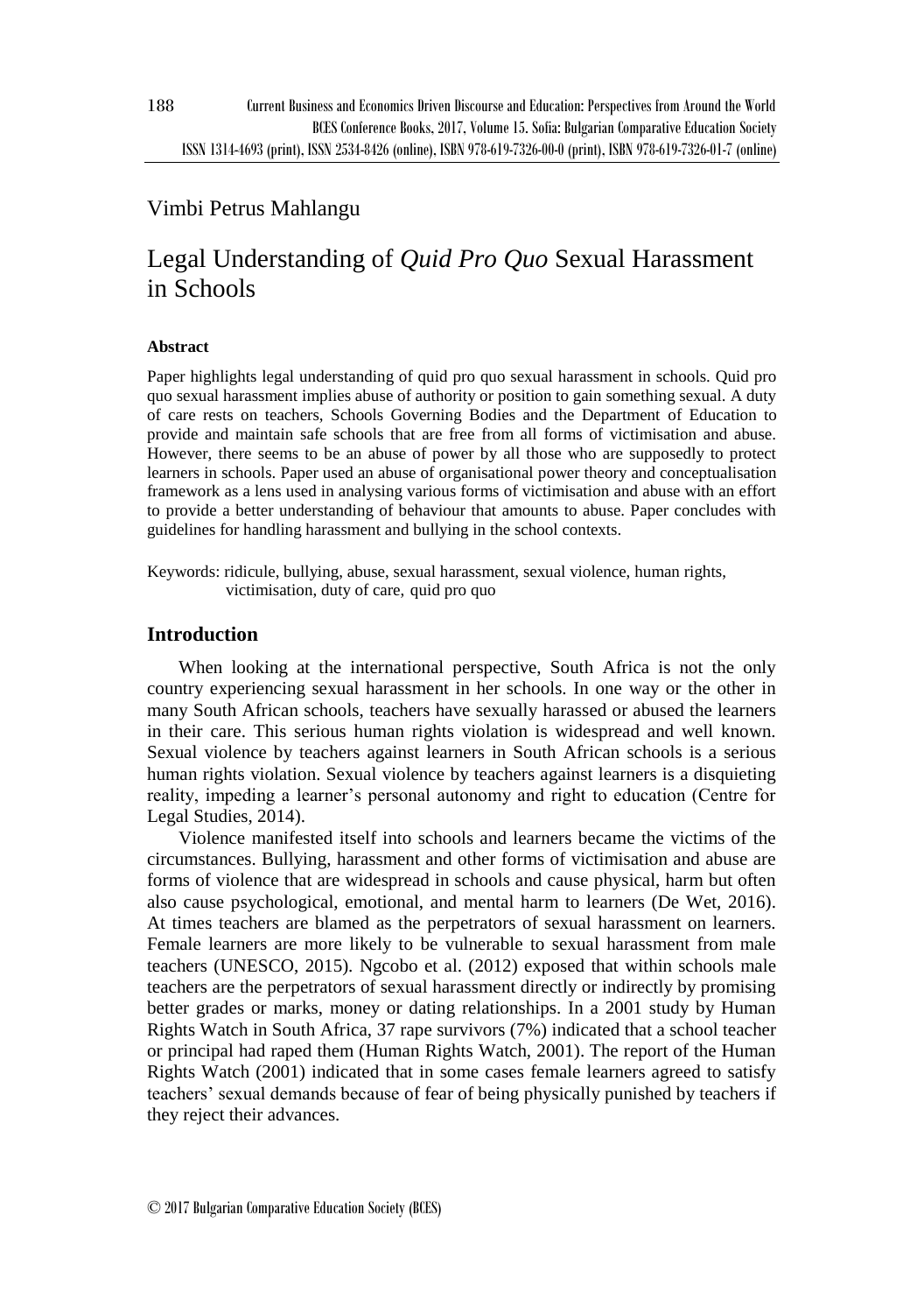According to Timmerman (2003) in countries like the United States of America, Netherland, Morocco and Surinam teachers are the perpetrators of sexual abuses by abusing their powers. Based on these international experiences South African government through her School Governing Bodies tried to ensure that school safety is guaranteed in schools by developing policies. If not properly governed schools may adopt unlawful school policies discriminating against learners in schools. For example, School Governing Bodies of two public high schools in the Free State Province (Harmony High School and Welkom High School) adopted pregnancy policies that required the exclusion of pregnant learners from attending the schools for a specific time (Prinsloo, 2016).

#### **Method**

A qualitative approach was employed in trying to understand the concept of quid pro quo sexual harassment in schools. Information was collected by means of a literature review and desk-top research.

#### **Problem statement**

There appeared to be an abuse of power by teachers on learners as a result of *quid pro quo*. **Q***uid pro quo* sexual harassment implies abuse of authority or position to gain something sexually (De Wet & Oosthuizen, 2010). It occurs when the victims felt that they had something to lose if they do not submit to sexual conduct. Effective teaching and learning is gradually undermined by a culture of school-based harassment and violence and this is an issue of national concern (Ncontsa & Shumba, 2013). For example, a 17 year old grade 11 learner of XXX Secondary School in KwaZulu, Natal Province, was seen in a video in different sex positions with the 45 year old teacher and the learner appeared to be pregnant on the footage. The young girl had admitted that she was in romantic relationship with the teacher.

#### **Theoretical argument**

Paper relied on the theory of abuse of organisational power as a lens in understanding victimisation and abuse in schools. Within organisations people have different levels of access to power positions (Timmerman, 2003). In schools principals have power over teachers and teachers have power over learners. Based on this hierarchical authority some teachers are tempted to propose love to learners. Kheswa (2014) is of the view that female students who date older men or "sugar daddies" stay in those relationships because they are characterised by money to pay for their fees and alleviate poverty and contribute to their social status.

#### **Literature review**

#### *Sexual harassment*

It is an unwelcome hostile or intimidating behaviour in particular speech or behaviour that is sexually aggressive or intimidating based on attributes such as race, gender, religion, age, colour, national origin, ancestry, disability, sexual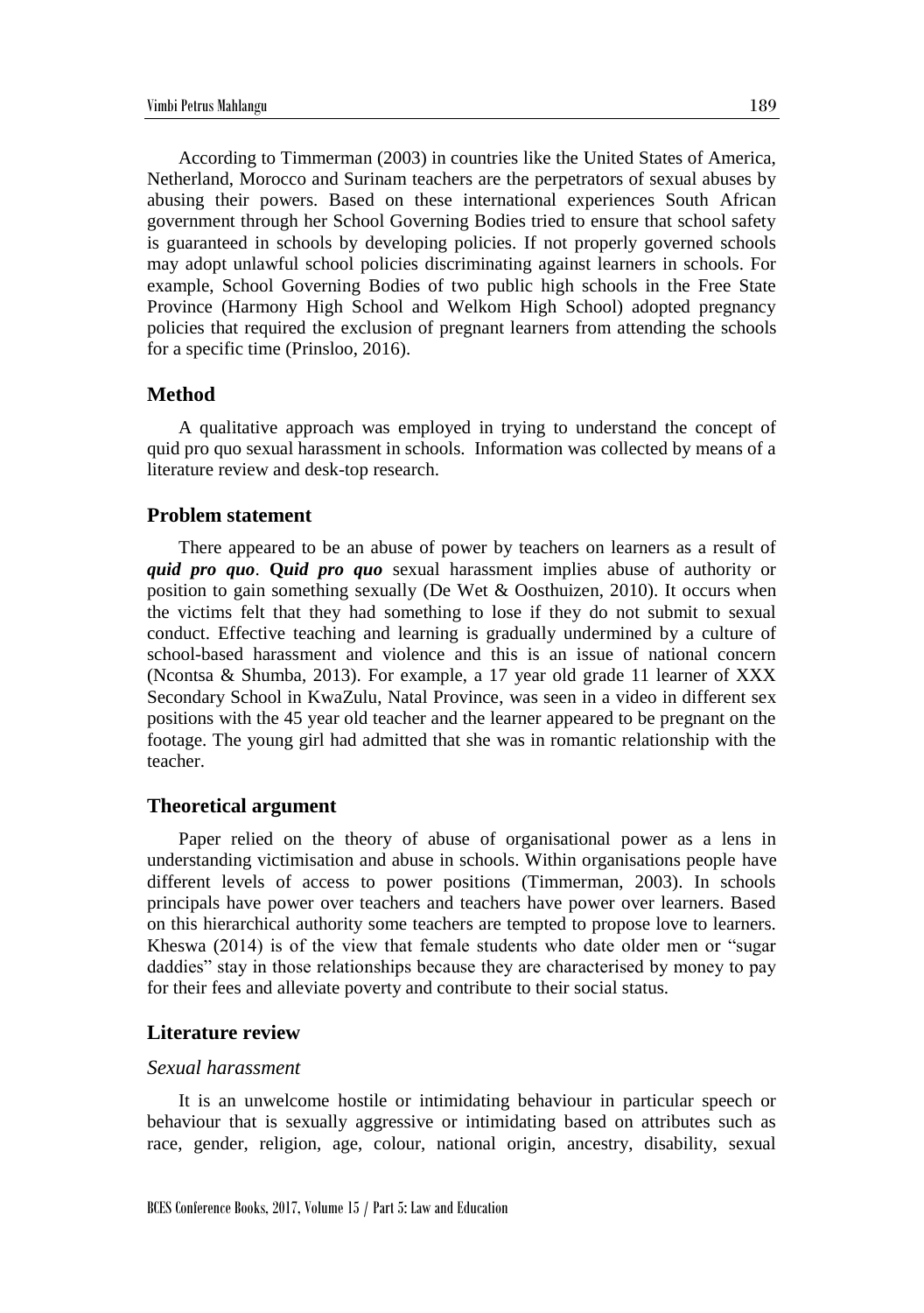orientation, or gender identity (Resnick & Farrel, 2016). Sexual harassment can be explained as harassment that is sexual in nature, including unwelcome sexual attention and behaviour, sexual coercion or sexual bribery (De Wet, 2016).

#### *Sexual violence*

It is any sexual act or attempted sexual act using intimidation, threats or physical force. In schools this could include sexual harassment, assault, forced sex or rape, sexual abuse and sexualised touching of another's intimate parts or forcing any person to touch any person's intimate parts (Coetzee, 2012). Intimate parts include the mouth, primary genital area, groin, inner thighs, buttocks, breasts, as well as clothing covering these areas. Prinsloo (2006) found that many girls experienced violence in schools. They were raped, sexually abused, sexually harassed and assaulted by male learners and teachers. They were harassed by the possibility of unwanted pregnancies and emotional pressure, and were denied of their self-respect. Mason-Jones, De Koker, Eggers et al. (2016) view sexual violence as any behaviour within an intimate relationship that causes physical, psychological or sexual harm to those in the relationship. It can include humiliation, intimidation, physical and sexual violence such as slapping, beating, forced sex or other forms of coercion, and can result in severe injury and death. Chikwiri and Lemmer (2014) view sexual violence as violence or abuse by an adult or another child through any form of forced or unwanted sexual activity where there was no consent and is often associated with physical or psychological violence.

#### *Safe schools*

Safe schools are schools that are physically and psychologically safe and allow teachers, learners and non-teachers to work without fearing for their lives (Masitsa, 2011). A safe school is therefore seen as a place where teachers teach and learners learn, and non-teachers work in a warm and welcoming environment, free of intimidation and the fear of violence, ridicule, harassment and humiliation.

According to Kheswa (2014) another form of sexual harassment is *quid pro quo* harassment. *Quid pro quo* harassment usually takes place when a female learner is forced into having sex with her teacher(s) under the threat of failing a subject. Prinsloo (2006) asserted that *quid pro quo* harassment occur where an owner, employer, supervisor, member of management or co-employee undertakes or attempts to influence or influences the process of employment, promotion, training, discipline, dismissal, salary increments or other benefits of an employee or job applicant in exchange for sexual favours. According to De Wet and Oosthuizen (2010) *quid pro quo* sexual harassment implied abuse of authority or position to gain something sexual. It occurs when the victim feels that s/he has something to lose if s/he does not submit to sexual conduct. It is alleged in studies that in some schools teachers give female learners whom they abuse sexually high marks, money particularly during school trips.

According to De Wet (2016) Gender-based harassment (as defined by the *Equality Act*, SA, 2000, Section 1) referred to unwelcome behaviour that is related to sex, gender, sexual orientation, pregnancy, virginity or marital status. Genderbased harassment encompasses generalised sexist statements and behaviours that convey insulting, degrading and/or sexist attitudes that undermine the status and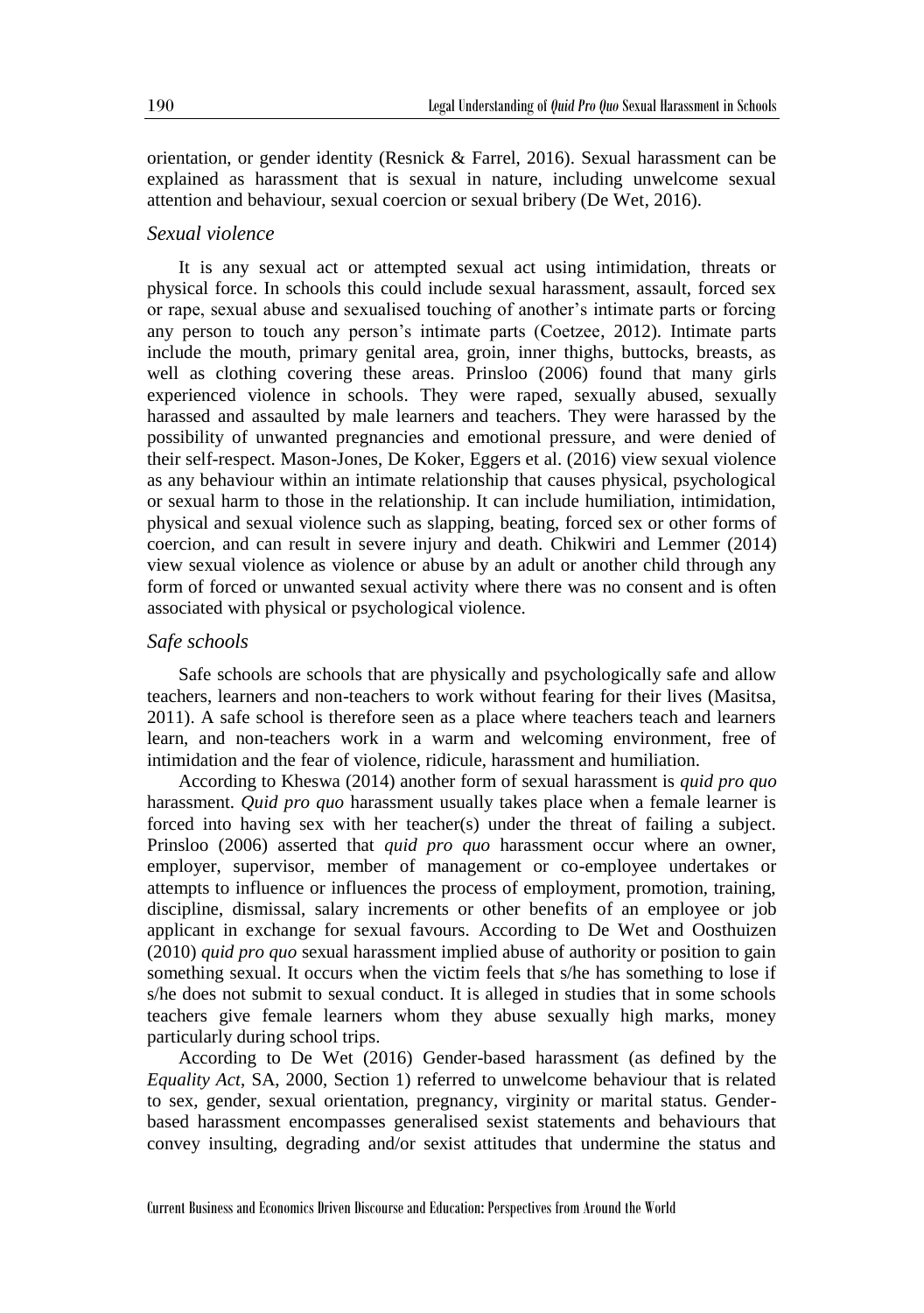integrity of girls and women, or unreasonably deprive girls and women of opportunities afforded to boys and men. Sexually coercive men tend to view gender interactions as based on rules and scripts that are somewhat exploitative and sometimes ignored. In this regard, males could use force or aggression to get sex that might lead to rape (Kheswa, 2014). According to Ngcobo et al. (2012) sexual harassment was seen as 'normal' and difficult to challenge. Thus they chose not to act. This could also mean that females have internalised violence and accept it as normal. This is the reason why many cases of sexual assaults are not reported in schools.

A hostile sexual harassment may also create a hostile atmosphere in a school where learners' academic performance might be affected (De Wet & Oosthuizen, 2010). Sexual harassment in schools can also create a hostile, intimidating or offensive environment for the victims. Teachers by virtue of their profession and by law are obliged to maintain discipline in schools and to act *in loco parentis* in relation to the female learners (Masitsa, 2011). Teachers as trained professionals ought to refrain from harassing and intimidating learners. They are expected to care and maintained the safety of learners under their supervision and care. In Zimbabwe female students' poverty provides ideal pre-conditions for sexual bartering (Masitsa, 2011).

#### *Different forms of harassment*

Harassment is often power-based. De Wet (2016) came up with the following forms of abuse, namely: verbal; physical; nonverbal; emotional; relational; secondary; discriminatory; child abuse; and a hostile or unwelcoming environment abuses. Abuse and victimisation in schools can manifest itself in various forms. Here a brief explanation will be provided of the abuses that can be found in schools. Verbal bullying or harassment involves hurtful words and includes hurtful namecalling, persistent teasing, ridicule, taunts, gossip, threatening, vulgar language, remarks or jokes of a racist, homophobic, islamaphobic, religiophobic, sexist or xenophobic nature, teasing someone about their disability, name-calling, sexual jokes, unwanted conversations of a sexual nature, whistling, crude comments (for example about body parts), spreading slanderous rumours about someone, hate speech and asking for or pressurising for sex.

## *The effects of sexual harassment and bullying on learners*

The victims may suffer pain such as body injuries. De Wet (2013) is of the opinion that pain and suffering as injury to bodily integrity occur when sexual harassment results in physical injury and always in the case of sexual violence. Neetling et al. (2006) is also of the opinion that pain encompasses past and future physical and emotional pain. It has been found that the persistent and threatening nature of abusers' behaviours often cause deterioration in victims' quality of life. These behaviours can cause considerable mental health problems such as depression, anxiety, suicidal ideation, post-traumatic stress disorder and feelings of fear, terror, helplessness, distress, anger and distrust that often last many years after abusers had ostensibly disappeared (Korkodeilou, 2016). Adolescents seem to have higher risk of developing Post Traumatic Stress Disorders (PTSD) after violence victimisation compared with adults. Moreover, youth suffering from different types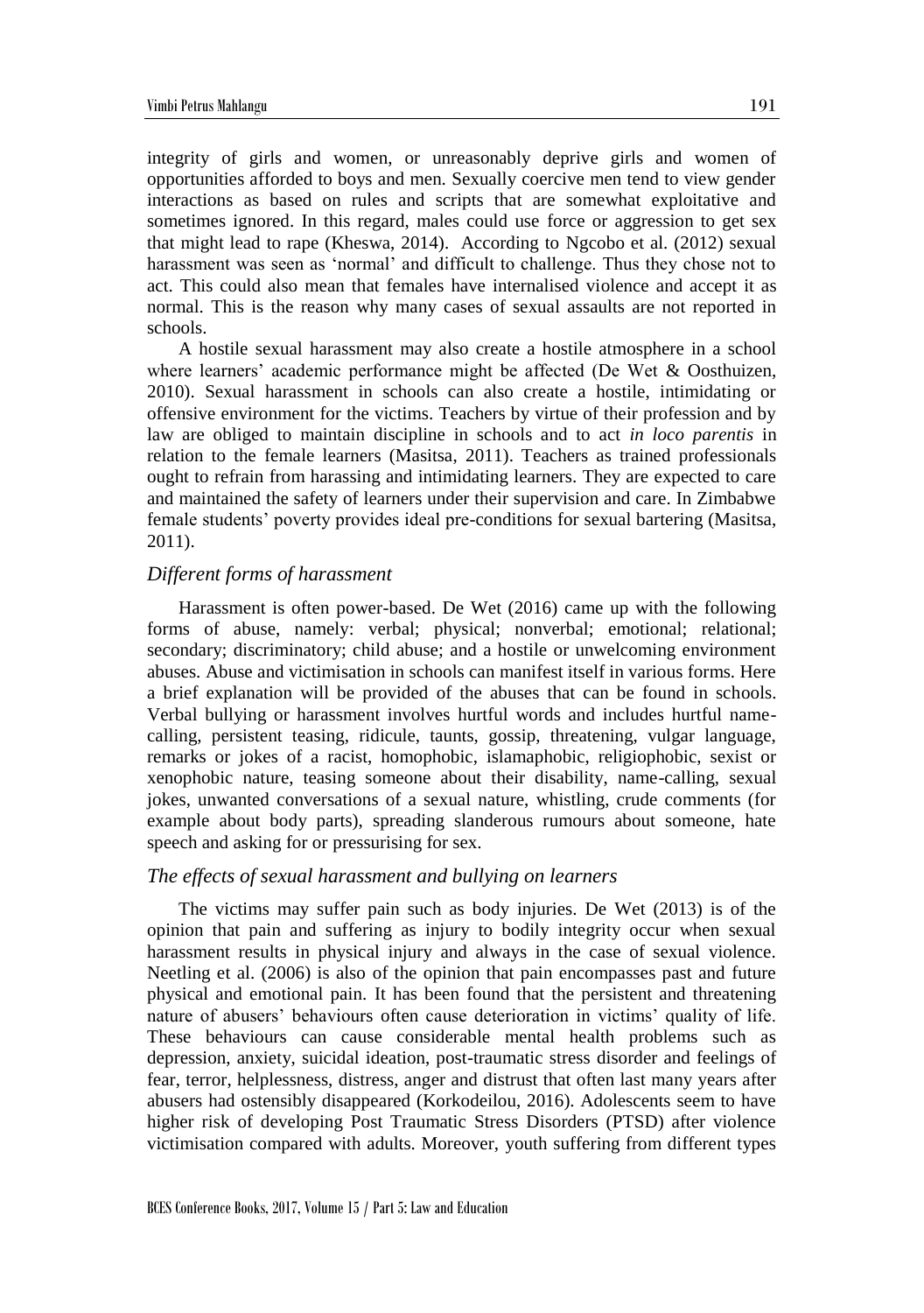of victimisation report more mental ill-health than youth suffering from repeated victimisations of the same type (Palm, Danielsson, Skalkidou, Olofsson & Högberg, 2016).

Psychological consequences of sexual harassment or violence are often more serious than the physical injuries (Field, Jeffries, Zoe & Lynch, 2016).

In contemporary China, both socio-cultural norms and current legislation encourage women to not to report marital rape; instead it should be viewed as a family's private matter that needs to be confined within the four walls of the home (Chi, 2016). This creates a vicious cycle of sexual abuse for the victims of rape in China. Teachers are expected to be able to protect learners from the harms of witnessing violence perpetrated against them as evidenced through Weisz and Wiersma's (2011) U.S. study showing a broad consensus that mothers should be held accountable for not protecting their children from witnessing their abuse even when they cannot stop their partners from abusing them (Morgan & Coombes, 2016).

#### *Handling of sexual harassment in schools*

Schools should have mechanism in place for handling the specific cases of sexual harassment. When the victim is a child, the cases should be referred to the statutory legal system and not be handled through the customary courts. In cases where a tangible proof can be submitted against offending teachers and principals the Department of Education with the authorities should take more concrete action, for example through immediate dismal of the offender (Devon, Sayndee & Bøås, 2016).

- Establishment of a comprehensive communications strategy to educate the school community about sexual violence and sexual assault, as well as to raise awareness about school programs;
- Mandatory training programs to educate learners, teachers, and district office personnel about prevention and response to sexual violence;
- Establishment of services for individuals accused of sexual violence (Napolitano, 2014);
- "Ensure that learners are always alerted to the legislation and policies governing sexual violence in schools by teachers;
- Create a safe space where teachers can report colleagues without fear of their own reputations being damaged;
- Impose strict internal disciplinary measures for teachers who are perpetrators of sexual violence;
- Share the outcome of the disciplinary measures with teacher unions" (Centre for Legal Studies, 2014, p. 48).

# **Conclusion**

Schools should educate all learners about all behaviours that constitute sexual violence, bullying and harassment. This would assist them to have the legal understanding of victimisation and abuse in schools. Teachers should act 'in loco parentis' (act in the place of a parent) in assisting learners in identifying all forms of victimisation and abuse in schools.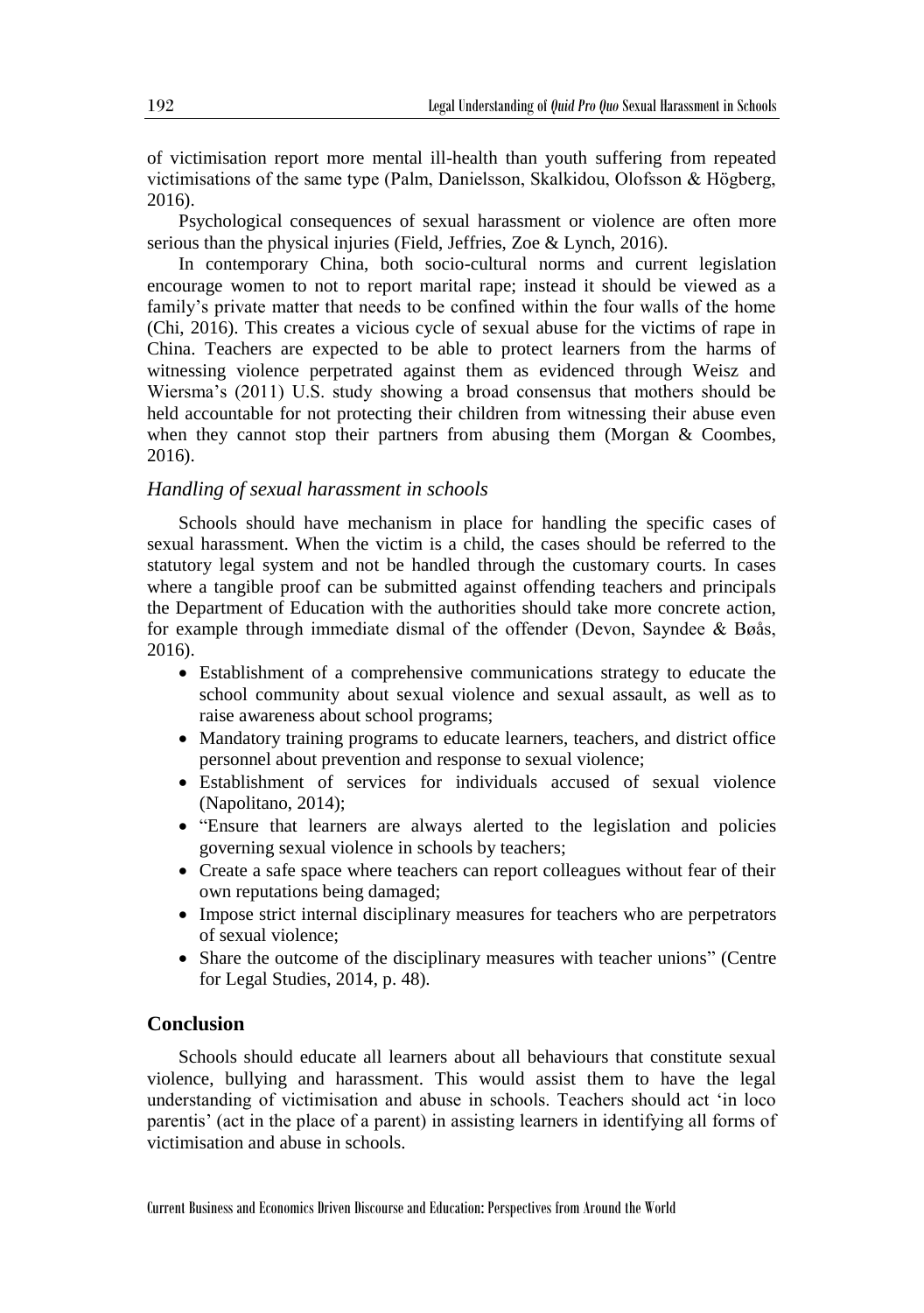Teachers should understand their duty of care and to ensure that learners have the legal understanding and abuse that might occur to them while in schools.

#### **References**

- Centre for Legal Studies (2014): *Sexual Violence by Teachers in South African Schools: Gaps in Accountability*. University of the Witwatersrand School of Law, Cornell Law School's Avon Global Center for Women and Justice and International Human Rights Clinic.
- Chi, W. (2016): Not all victims of rape will be recognised as such in the eyes of the law. *International Journal for Intersectional Feminist Studies*, 2(1), 56-61.
- Chikwiri, E. & Lemmer, E. M. (2014): Gender based Violence in Primary Schools in Harare and Marondera District in Zimbabwe. *Journal of Sociology and Social Anthropology*, 5(1), 95-105.
- Coetzee, S. (2012): Law and policy regulating the management of learner-on-learner sexual misconduct in South African public schools. *Child Abuse Research: A South African Journal*, 13(1), 27-39.
- De Wet, A. & Oosthuizen, I. J. (2010): The nature of learner sexual harassment in schools: An education law perspective. *Acta Academica*, 42(3), 194-229.
- De Wet, A. (2013): Father to sue education department over rape civil remedies for sexual violence and harassment in public schools. *Child Abuse Research: A South African Journal*, 14(1), 22-35.
- De Wet, A. (2016): Understanding harassment bullying of learners in schools: *Child Abuse Research: A South African Journal*, 17(1), 24-35.
- Devon, S. A., Sayndee, T. D. & Bøås, M. (2016): *Gender Based Violence and Access to Justice: the case of Ganta, Liberia*. NUPI Working Paper 864, Norwegian Institute of International Affairs.
- Field, R., Jeffries, S., Zoe, R. A. M. & Lynch, A. (2016): Family reports and family violence in Australian family law proceedings: What do we know? 25 JJA 212, 212-236.
- Human Rights Watch (2001): Scared at school: Sexual violence against girls in South African schools. In Joubert, R. (Ed) (2015): *The Law of Education*. 3rd Edition. Pretoria: Van Schaik.
- Kheswa, J. C. (2014): Exploring the Causal Factors and the Effects Sexual Harassment on Female Students and Universities in Africa. An overview. *Mediterranean Journal of Social Sciences*, 5(20), 2847-2852.
- Korkodeilou, J. (2016): 'No place to hide': Stalking victimisation and its psychosocial effects. *International Review of Victimology*, 23(1), 17-32.
- Masitsa, M. G. (2011): Exploring safety in township secondary schools in the Free State Province. *South African Journal of Education*, 31(2), 163-174.
- Mason-Jones, A. J., De Koker, P., Eggers, S. M., Mathews, C., Temmerman, M., Leye, E., de Vries, P. J. & de Vries, H. (2016): Intimate partner violence in early adolescence: the role of gender, socio-economic factors and the school. *South African Medical Journal*, 106(5), 502-509.
- Morgan, M. & Coombes, L. (2016): Protective mothers: Women's understandings of protecting children in the context of legal interventions into intimate partner violence. *The Australian Community Psychologist*, 28(1), 59-78.
- Napolitano, J. (2014): Only Yes Means Yes: An Essay on University Policies regarding Sexual Violence and Sexual Assault. *Yale Law and Policy Review*, 33(2), Article 4.